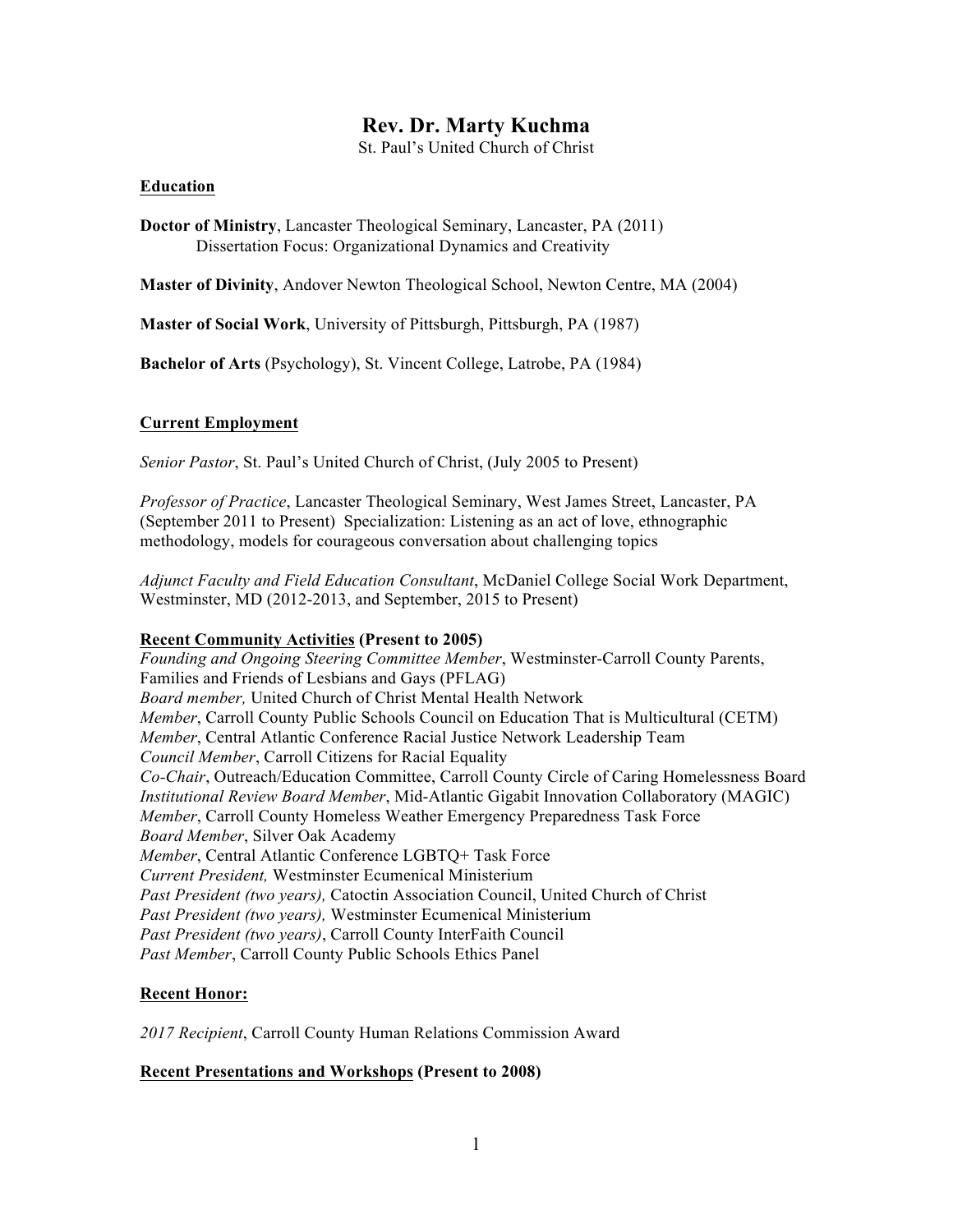"Racial Autobiography for Personal Growth and Teaching" Carroll County Public Schools Multicultural Education Culture Expo

"Mental Health for Religious Institutions" – Invited address to regional interfaith clergy, sponsored by NAMI Baltimore, at Sheppard Pratt

"Having Courageous Conversations about Race" – CCRE annual workshop: "Perspectives on Taking a Knee"

"I Don't Know What I Don't Know – Implicit Bias" Carroll County Public Schools Multicultural Education Liaison Training

"I Don't Know What I Don't Know – Implicit Bias" Co-presented with Dr. Charles Collyer, Maryland State Chapter of the National Association for Multicultural Education (NAME)

"Poverty in Carroll County" Featured presentation, Carroll County Poor People's Campaign

"Doing Justice, Loving Kindness, Walking Humbly" Keynote address, Carroll County Human Relations Commission Awards Banquet

"Theological and Biblical Basis for Anti-Racism Work" and "Implicit Bias" Presented as part of Central Atlantic Conference Racial Justice Retreat

"Transgender Rights" (panelist) McDaniel College Diversity Office

"Informed Social Work Practice" Field Education Supervisor Continuing Education Training, McDaniel College Social Work Department

"I Don't Know What I Don't Know – Implicit Bias and Stereotype Threat" Co-presented with Dr. Charlie Collyer, Carroll County Public Schools Multicultural Education Culture Expo

"Listening Across Differences as a Foundation for School Safety" Manchester Valley High School Teacher Professional Development Training

"Racial Autobiography" and "Utilizing Listening Sessions to Address Issues of Race" Carroll County Public Schools Multicultural Education Culture Expo

"Shut Up and Listen: Helping Survivors of Abuse Find Healing" Family and Children's Services Annual Domestic Violence Vigil

"Structural Racism" (co-presenter) St. Paul's UCC Community Racial Justice Event

"Listening Sessions on Race and Racism" (facilitator) St. Paul's UCC Community Racial Justice Event

"Homeless Life Stories" and "Listening Is An Act of Love" Association of Nutritional and Foodservice Professionals (ANFP) Annual Workshop by the Sea

"Homeless Life Story Collection Project" Creator/Producer/Interviewer/Presenter, ~twenty presentations around Carroll County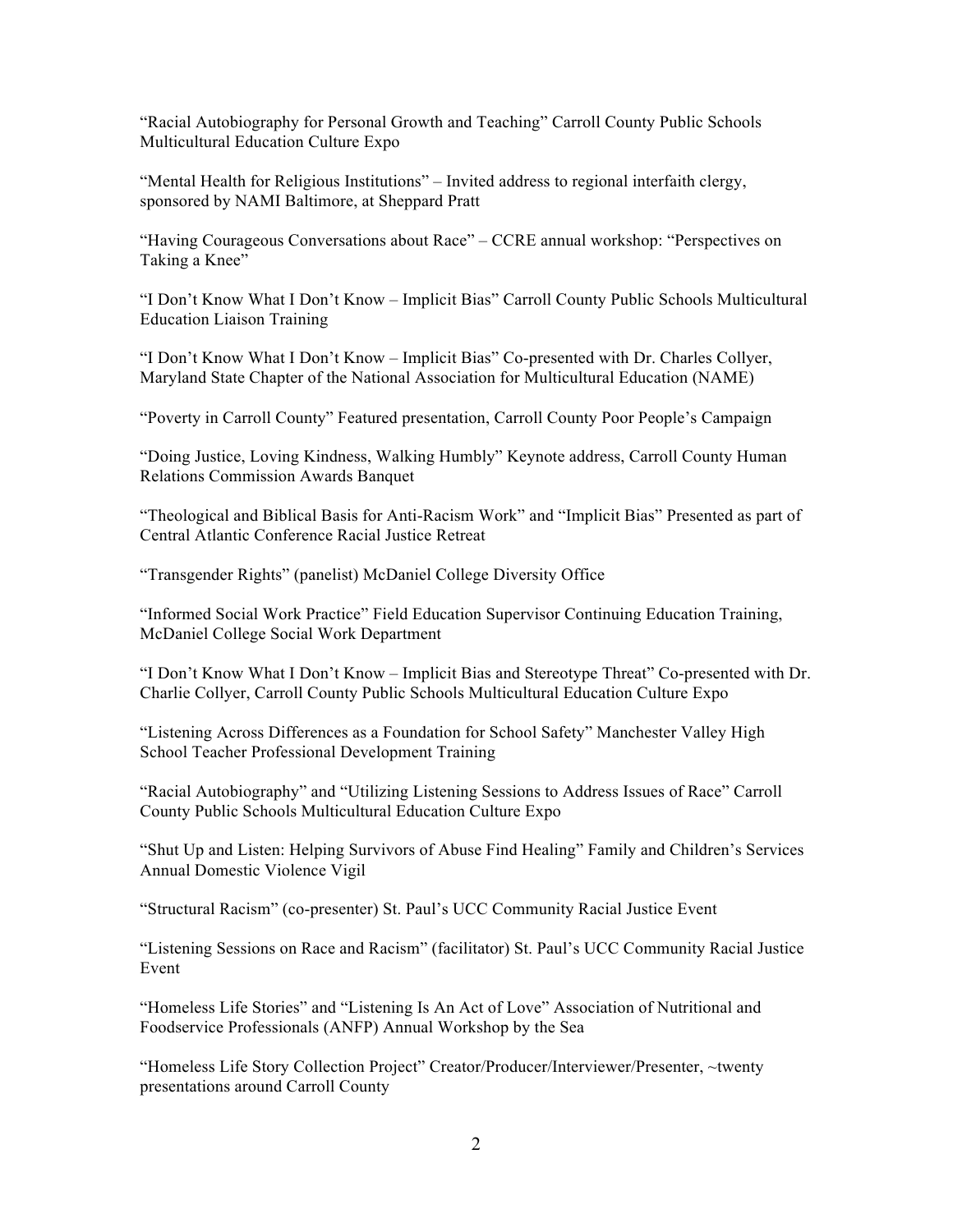"Organizational Dynamics and Creativity in Churches"

LTS Summer Academy Course (Transformational Leadership) Catoctin Association Annual Meeting (two years) Central Atlantic Conference Annual Meeting General Synod of the United Church of Christ New Jersey Association Training Retreat Chesapeake Association Annual Meeting Shenandoah Association Annual Meeting Carroll County Ecumenical Ministerium Catoctin Association Clergy Carroll County UCC Consortium

## **Certifications and Training Completed:**

CITI Institutional Review Board Training Maryland Restaurant Association, ServSafe Food Handler Certificate Certified Field Education Supervisor – Lancaster Theological Seminary

# **Previous Employment History (2005 to 1983)**

# **Pittsburgh, PA**

*Pastor* (About two years)

Served a small local congregation on a part-time basis, supported and facilitated their transition to become Open and Affirming, sell their building, move to a new gathering place, and merge with another small congregation.

# **Trafford, PA**

*Behavioral Health Rehabilitation Services Coordinator* (About five years) Authorized and supervised delivery of in-home and residential clinical services to children, youth and families, primarily in Butler County, Pennsylvania, specialization in residential treatment, participated as agency representative in drafting Pennsylvania state-wide residential standards of treatment

# **Boston, MA and Hillsboro, NH** (About 16 years over all)

*Senior Clinical Supervisor* (Four years in newly-created year-round residential program) Supervised Clinical Supervisors, provided direct clinical supervision for staff for one group of adolescent boys labeled emotionally disturbed or emotionally handicapped, shared program-wide administrative responsibility, provided staff training, supported setting-wide crisis intervention

## *Clinical Supervisor* (Fourteen summers)

Supervised direct care staff responsible for up to two groups of children and youth labeled emotionally disturbed or emotionally handicapped in summer residential treatment program

## *Special Education Consultant – Peterborough, NH* (Two years)

Consulted regarding special needs students, designed behavioral intervention plans, assessed clinical needs and strategies, addressed systems issues, and provided training to teachers and school staff

## *School-based Therapist – Boston Public Schools* (One year)

Provided individual and family psychotherapy in substantially separate special needs school program within the Boston Public School System